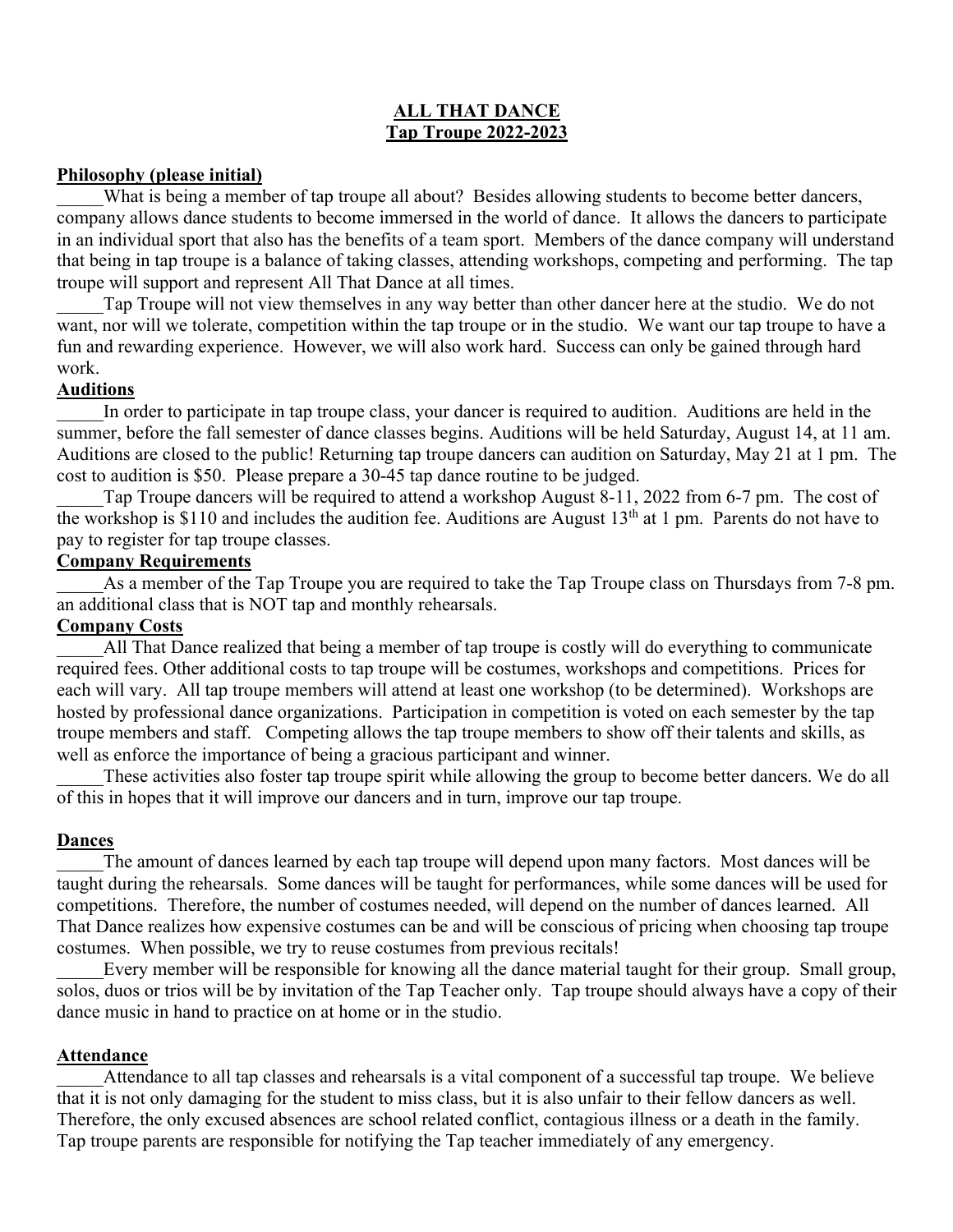If a company member misses more than two tap classes and/or rehearsals, in one semester, the tap troupe dancer may be approached by the teacher and placed as an alternate in the tap dances. This policy will be enforced and consequences are based at the teacher's discretion.

# **Dress Out**

Tap Troupe dancers must always be dressed out appropriately for dance class. Company members must always have their hair worn properly for dance class. If a tap troupe dancer is assisting a dance class, it is imperative that the tap troupe member is dressed out appropriately for that dance class.

## **Parent Support**

It is necessary that we have parental involvement. Without parental support, our company cannot be successful. Parents will be asked to be sure of their child's attendance. Parents are invited to attend all workshops and competitions. Parents will become part of the fundraising committee. This committee will determine all fundraising activities. Parents of tap troupe members are to be supportive and positive with all dancers here at the dance studio at all times.

## **Workshops and Competitions (dates and place to be determined in the Fall semester)**

Tap Troupe dancers are required to attend an overnight workshop or convention.

Tap Troupe dancers must attend at least two, regional competitions (February and or March).

Tap Troupe must perform in all scheduled local events or performances.

Tap Troupe must attend all in-studio, finale, tech & dress rehearsals for the spring shows.

Tap Troupe will attend all rehearsals and Nationals next summer (June or July).